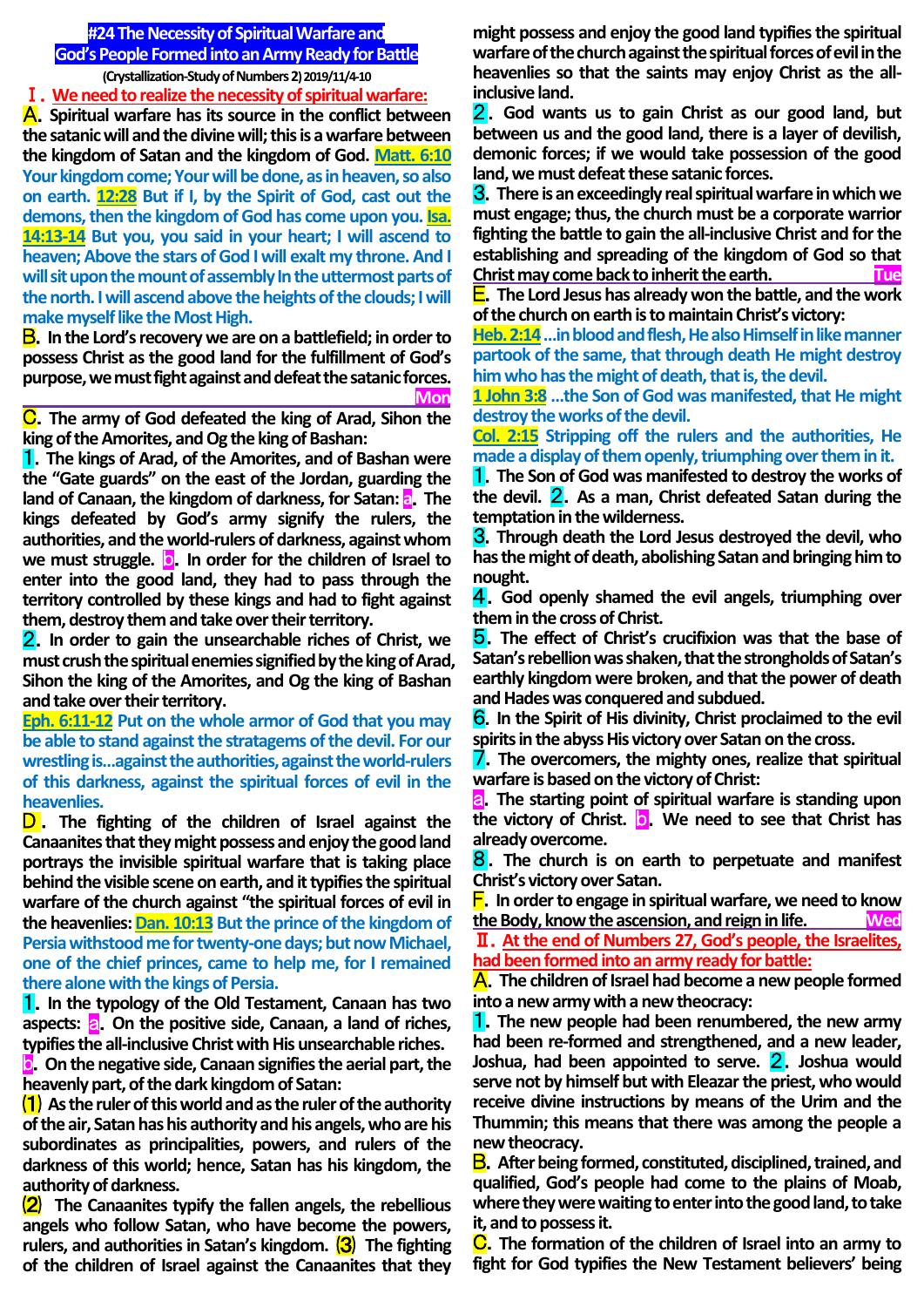**built up into the organic Body of Christ to fight for God and with God for the carrying out of His economy. Eph. 6:11-12 Put on the whole armor of God that you may be able to stand against the stratagems of the devil. For our wrestling is not against blood and flesh but against the rulers, against the authorities, against the world-rulers of this darkness, against the spiritual forces of evil in the heavenlies. Thu**

D.**With the exception of Joshua and Caleb, those who were qualified and ready to take possession of the good land were**  the younger ones: **Deut. 1:35-39** Not one of these men, this **evil generation, shall by any means see the good land which I have sworn to give to your fathers, Except Caleb the son of Jephunneh…Joshua the son of Nun…Moreover your little ones, who you said would be prey, and your children…they shall enter there. And to them I will give it, and they will possess it.**

1.**The second generation did not pass through as much as the first generation did, but they received the benefit of what the first generation experienced.**

2.**Probably the older generation spoke to the younger generation about all that they experienced, enjoyed, and suffered, and this speaking was part of the raising up of the second generation.**

3 . **What the older ones experienced was effective in building up the younger ones; therefore, God could prepare from the second generation more than six hundred thousand men with a rich inheritance and strong background who were qualified to be formed into an army to fight for God's kingdom.**

4.**The principle is the same with us in the Lord's recovery today; what the older ones have experienced is being passed on to the younger ones and will be very effective in building them up and preparing the to fight with God and for God.**

 **Fri** E.**In Numbers 31:13-54 we see a beautiful picture of the one accord among God's people who had been formed into an army ready for battle:**

1.**The entire situation among the different categories of people was peaceful, pleasant, and harmonious because they were all in one accord. Acts 1:14 These all continued steadfastly with one accord in prayer, together with the women and Mary the mother of Jesus, and with His brothers.**  2.**The genuine one accord in the church is the practice of the oneness of the Body, which is the oneness of the Spirit. Eph. 4:3-4 Being diligent to keep the oneness of the Spirit in the uniting bond of peace; One Body and one Spirit, even as also you were called in one hope of your calling; a. One accord refers to the harmony in our inner being, in our mind and will.** b.**To be in one accord is to be one in our whole being, and this results in our being one in our outward speaking.**

**Rom. 15:6 That with one accord you may with one mouth glorify the God and the Father of our Lord Jesus Christ.** c.**In order to be in one accord, we need to have one heart and one way; this one heart and one way are the one accord.**

d.**For the Lord's move, all the churches need to be in one accord; we should all voice the same thing, trumpet the same thing, teach the same thing, and be the same in practice.**

F.**God's army was prepared and ready to take the good land under the blessing of God in His Divine Trinity and also**  under the blessing of Moses, the man of God.

# **Crucial Point**⑴**: Obey God's will and fight for spiritual warfare**

**OL1: We need to realize the necessity of spiritual warfare OL2: Spiritual warfare has its source in the conflict between the satanic will and the divine will; this is a warfare between the kingdom of Satan and the kingdom of God.**

**OL3: In the Lord's recovery we are on a battlefield; in order to possess Christ as the good land for the fulfillment of God's purpose, we must fight against and defeat the satanic forces.** 

**Throughout history there have been wars between nations, groups, persons, and even within individuals. For example, you may experience an inner warfare between your reason and your lust. All the different kinds of warfare have their source in the controversy between the divine will and the satanic will.**

**In His greatness God gave man freedom of choice…. The crucial issue was whether man would choose the divine will or the satanic will. If the human will stood with the divine will, then God's will would be accomplished. But if the human will took sides with the satanic will, Satan's will would be carried out, at least temporarily. As we all know, the human will took sides with the satanic will. This means that man chose to follow Satan and sided with the satanic will. Therefore, Satan was victorious temporarily.**

**However, through repentance man can turn from the satanic will to the divine will, from Satan's side to God's side. The first commandment in the gospel is to repent. The next two commandments are to believe and to be baptized. Any sinner who desires to be saved must obey these three commandments. He must repent to God, believe in the Lord Jesus, and be baptized in water. To repent is to have a turn from the satanic will to the divine will.** 

**In the Lord's recovery today we are on a battlefield. We should be today's Joshua and Caleb, fighting against Satan's aerial forces so that we can gain more of Christ for the building up of the Body of Christ, setting up and spreading the kingdom of God sothat Christ can come back to inherit the earth….** 

### **Application to the new ones**

**John 3:5 Jesus answered, Truly, truly, I say to you, unless one is born of water and the Spirit, he cannot enter into the kingdom of God. Through baptism, God has transferred you from Satan's kingdom to God's kingdom. This means that man belongs to either Satan's kingdom or God's kingdom and there is no human kingdom in the middle. Before man was saved, man whether good person or bad person, the rich or the poor, all suffered in the kingdom of Satan. When you heard the gospel and repented, believed the Lord and got baptized, you were transferred into God's kingdom. However, you need to enter into kingdom even richly. 2 Peter 1:11 For in this way the entrance into the eternal kingdom of our Lord and Savior Jesus Christ will be richly and bountifully supplied to you.**

**This means that after you got baptized and enter into the kingdom of God, you need to enter into God's kingdom richly by Christ in you growing in the church life.**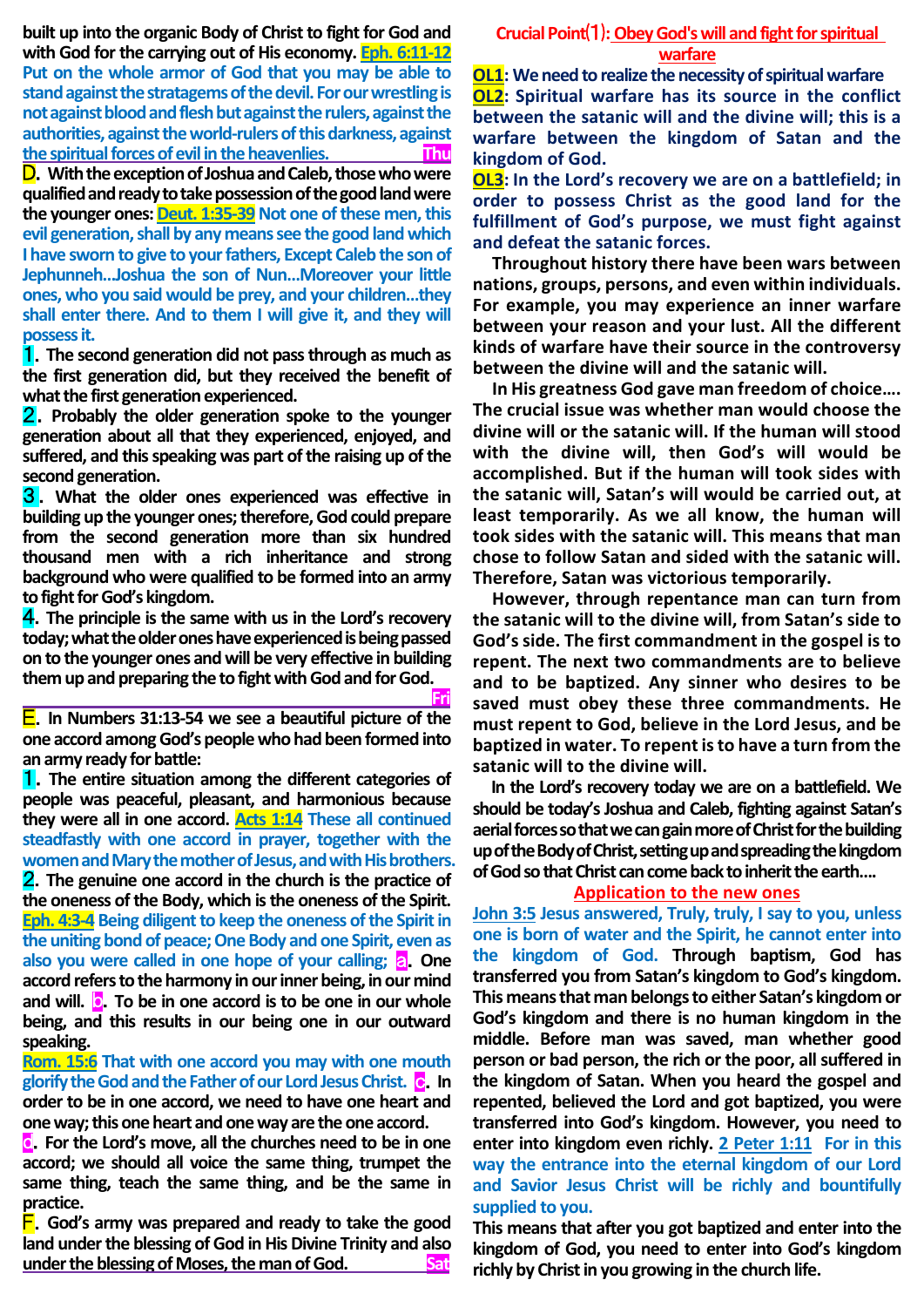**In entering into the kingdom of God richly, you need to let your will be subject to God's authority and not to the Satan's authority. As we mentioned before, there is no medial kingdom in between. Your will either listen to and obey Satan or listen to and obey God. When you obey Satan, even though it looks good seemingly, but its result is darkness and death. When you obey God, even though it seems difficult, you will be filled with light and life. Hebrew 10:25 Not abandoning our own assembling together, as the custom with some is, but exhorting one another; and so much the more as you see the day drawing near.** 

**Your home meetings, small groups and Lord's day meetings are your own assembling.In the company, we are instructed to work with "ownership" to work on your own initiative, otherwise we can not bring in a good result nor grow as a business person. In the same way, you must consider all kinds of meetings as your own and have sense of ownership. For this you need to fight the spiritual battle and subject your will to God and be willing to function in the meetings. Do not follow Satan's whispering saying, "my body is tired. I want to skip the meeting" or "going to the meetings won't give me good performance or grades, so I'd better rest" or "I'd rather like to play than going to the meetings " but enjoy the Lord together and supply the Lord with the brothers and sisters.** 

**Prayer**:**"Oh Lord Jesus, thank You for transferring me from Satan's kingdom into the kingdom of God. Let me grow Christ within in the church life to enter into the kingdom of God more richly. For this, I subject my will to God and stand against Satan to fight the spiritual battle. I consider the meetings as mine and function willingly with ownership. "**

## **Crucial Point**⑵**:Joining to the victorious Lord, and praying in the Body, fight the spiritual warfare against the evil forces working behind man**

**OL1: The Lord Jesus has already won the battle, and the work of the church on earth is to maintain Christ's victory. OL2: In order to engage in spiritual warfare, we need to know the Body, know the ascension, and reign in life. OL3: The formation of the children of Israel into an army to fight for God typifies the New Testament believers' being built up into the organic Body of Christ to fight for God and with God for the carrying out of His economy.**

**The spiritual warfare is defensive, not offensive, because the Lord Jesus has already fought the battle and won the victory….The Lord has already won the battle, and the church is here to maintain His victory….The strong man has already been bound. Her work is not to let him be loosed. There is no need to attack; simply guarding is sufficient. The starting point of spiritual warfare is standing upon the victory of Christ; it is seeing that Christ has already overcome. It is not dealing with Satan, but trusting in the Lord. It is not hoping that we will win the victory, because the victory has already been won. The devil can do nothing. The church's work and responsibility is spiritual warfare. It is a matter of the conflict between God's authority and Satan's power.**

**The Lord Jesus will [not] automatically come if we** 

**sit and passively wait…. As the Body of Christ, we must learn to work together with God. We should never think that it is enough just to be saved. It is not. We must be concerned with God's need.**

**To fight the battle is a matter of the Body. We must be built together. We must be in oneness and harmony as the living Body, the living building, and the living house of God. Then we can be the army….Warfare is something of the Body, which is in Christ, in the Spirit, and in the heavenly places.**

**The real enemy is not the people. The real enemy is the evil forces behind the people. The people are merely the puppets of the enemy to be utilized by him. We should not fight the people; we should fight the evil forces behind them. The way to fight the evil forces is not by the flesh but by the Spirit, in the Spirit, and by prayer. The only way we can deal with the enemy who is working, fighting, behind certain people is to pray, to appeal to the throne in the heavens as the highest authority. Therefore,**  there is the need for real and prevailing corporate prayer. **The church needs to come together to pray, not to deal with people. I have learned the lesson that whenever there is a rumor, we should not deal with it directly….We should not talk to people or explain things to them….We should simply go to the Lord and appeal to the highest authority. Through the throne we deal with the evil forces which are behind the blood and flesh.**

### **For the young working saints and graduate students**

**Our Christian life and church life are spiritual warfare. You must not say "I don't want to fight because the warfare will make me tired." Even you don't want to fight, you are already on the battlefield. Satan try to attack you desperately, especially when you get motivated. But praise the Lord. Our fight is only to fight by standing in the Christ's victory and to maintain the Christ's victory.**

**Eph. 6:10 Finally, be empowered in the Lord and in the might of His strength. 11 Put on the whole armor of God that you may be able to stand against the stratagems of the devil, 12For our wrestling is not against blood and flesh but against the rulers, against the authorities, against the world-rulers of this darkness, against the spiritual forces of evil in the heavenlies. 13 Therefore take up the whole armor of God that you may be able to withstand in the evil day, and having done all, to stand.**

**If you don't fight, you will be a prey for Satan and so you will be drifted down the course of the world and be forced to live a fallen living. On the contrary, if you find the courage to take Christ's victory, the Lord will lead you from victory**  to victory. This warfare is a warfare, but its winner and loser **are already decided, so you only need to resist Satan by taking up the Lord's victory and maintain it. And moreover, you should fight this warfare in the Body. The secrets of the fighting are "in the Lord," "in the church life," and "with the vital partners." Therefore, you must not leave away from the church life. You must also have your vital partner to practice the prayer group. As a young business person or a young researcher, when you feel the attack of Satan in your actual circumstances, you should do a fighting prayer. For example, Satan whispers you to tempt you not to fight in faith, such as "You will be ignored unless you attend their**